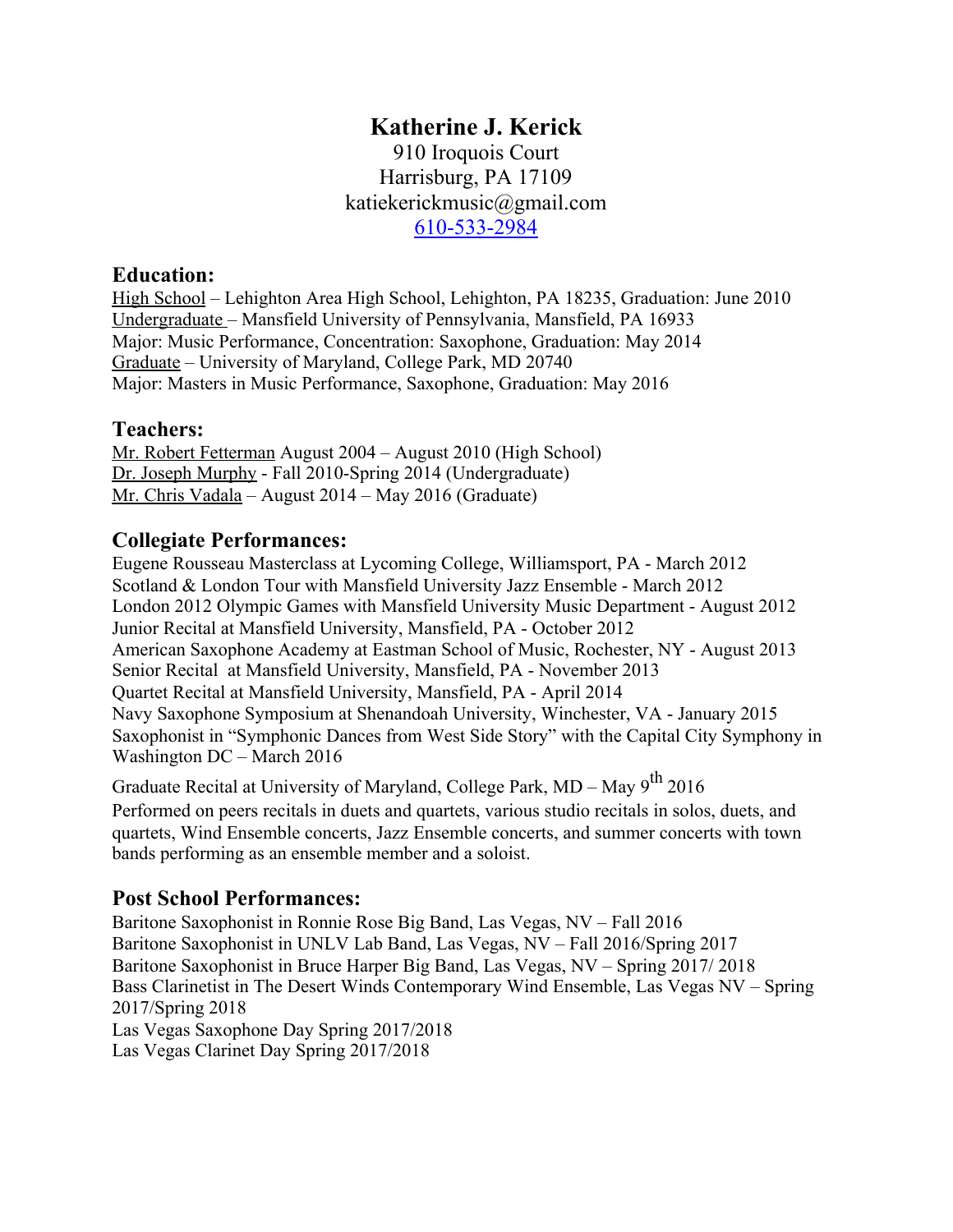## **Ensemble Work:**

*Undergraduate* Jazz Lab Band – 1 Semester, Bari Sax, Fall 2010 Mansfield University Marching Band – 3 Semesters, Alto Sax, Fall 2010 - 2012, (Section Leader 2011 & 2012) Mountie Sound Machine – 3 Semesters, Bari Sax Spring 2011 - 2013 Mansfield University Concert Wind Ensemble - 5 Semesters, 2<sup>nd</sup> Alto Spring 2012, Principle Saxophonist Fall 2012 – Spring 2014 Mansfield University Jazz Ensemble – 7 semesters, Bari Sax (Flute, Clarinet, & Bass Clarinet Doubling) Spring 2011 – Fall 2013, Lead Alto Sax (Soprano Sax, Flute & Clarinet Doubling) Spring 2014 Saxophone Quartet – 8 semesters, Bari Sax Fall 2010 – Spring 2011, Alto Sax Fall 2011 – Spring 2012, Soprano Sax Fall 2012 – Spring 2014

## *Graduate*

Saxophone Quartet - Bari Sax, 2 Semesters Chamber Music – Alto Sax Duets, 2 Semesters Repertoire Orchestra - Alto Sax, 1 Semester Symphony Orchestra - Bari Sax, 1 Semester Wind Orchestra – Bari Sax, 2 Semesters, Principle Saxophone, 2 Semesters Jazz Ensemble – Bari Sax, 4 Semesters

## **Theater:**

Oklahoma! – March 2007 (Chorus Member) Anything Goes – March 2008 (One of the Angels, Chastity) Annie Get Your Gun – April 2008 (Pit Orchestra, Alto Sax & Clarinet) South Pacific – March 2009 (Pit Orchestra, transposed Horn Part on Alto Sax) Seussical the Musical – April 2009 (Cat in the Hat) Once Upon a Mattress – March 2010 (Chorus Member) Guys and Dolls – March 2013 (Pit Orchestra, Bari Sax & Bass Clarinet) Christmas Special of Fred Waring Music with Williamsport Orchestra –December 2013 (Bari Sax & Bass Clarinet) Avenue Q – June 2017 (Flute, Clarinet, & Alto Sax) Crazy for You – April 2020 (Bari Sax & Bass Clarinet)

## **Worked/Performed With:**

Wayne Bergeron, Ernie Krivda, New York Voices, The Village VanGuard Orchestra, Bill Dobins, Rich Thompson, Chris Vadala, Dr. Timothy McAllister, Dr. Kenneth Tse, Dr. Otis Murphy, Carrie Koffman, Chien Kwan-Lin, The John Fedchock Sextet, Dr. Jennifer Bill, Dr. Todd Goranson, Bob Sneider

## **Teaching Experience:**

Marching Band/Indoor Drumline Tech at Southern Tioga School District September 2011 – May 2013 I worked with students from middle school - high school in various music settings. For Marching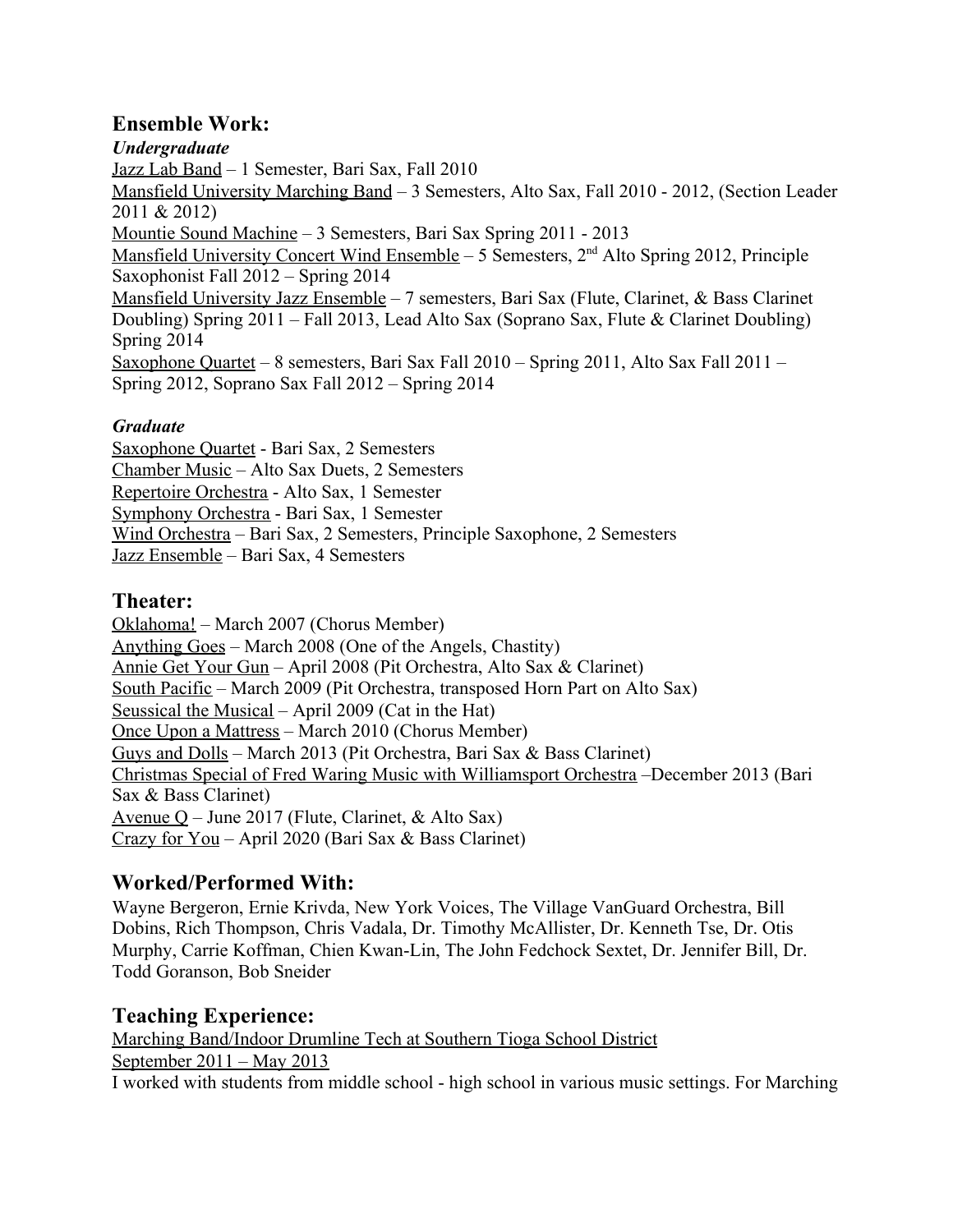band, helped with woodwind sectionals, overall music, and drill on the field. For Indoor Drumline, worked with drill design and visual.

### Private Saxophone Lesson Teacher in Tioga County

August 2010 – May 2014

I taught saxophone lessons to local high school students in Tioga County from various schools, helped students prepare solos for District Band competitions, taught scales to students, and helped work on music for their schools.

#### Saxophone Camp Counselor at Mansfield University of Pennsylvania

#### Summer 2012 – Summer 2016

I helped students perform various saxophones, working with large ensembles, coaching quartets, teaching lessons, watching/working with children ages 11-18, arranging works for small & large ensembles, working with the saxophone professor and other counselors.

#### Woodwind Coach at Bethesda Chevy Chase High School

#### August 2014 – December 2014

I worked with various groups of students on oboe, bassoon, flute, clarinet, and saxophone and working with ensembles such as Symphony Orchestra, Concert Band, Symphonic Band, Wind Ensemble, and Jazz Ensemble

#### Lesson Teacher at Music Lessons in Your House

November 2014 – April 2015

I taught saxophone and piano lessons to students in Virginia. This involves working with both parents and students, involves organization, time management, and good communication skills.

### Summer Camp Counselor at University of Maryland High School Academy

#### June 2015

I helped organize all of the information that was needed for the band part of the High School Music Academy. I played in the Large & Small ensembles as well as worked with students to make sure they didn't get lost in the building, made sure everyone was in the correct place, and made sure students checked in and out every day.

### Sam Ash Music Store

### August 2016 – February 2017

I am a lessons teacher at the store teaching students from beginner to advanced in flute, clarinet, saxophone, and piano.

## Instructional Aide at Jim Bridger Middle School

### March 2018 - May 2018

I run administrative work such as working with google drive, Microsoft word and excel. I also repair instruments as well as teach private lessons to students as well as run sectionals (students in a group setting.)

Lesson Instructor at Family Music Centers January 2018 – May 2018